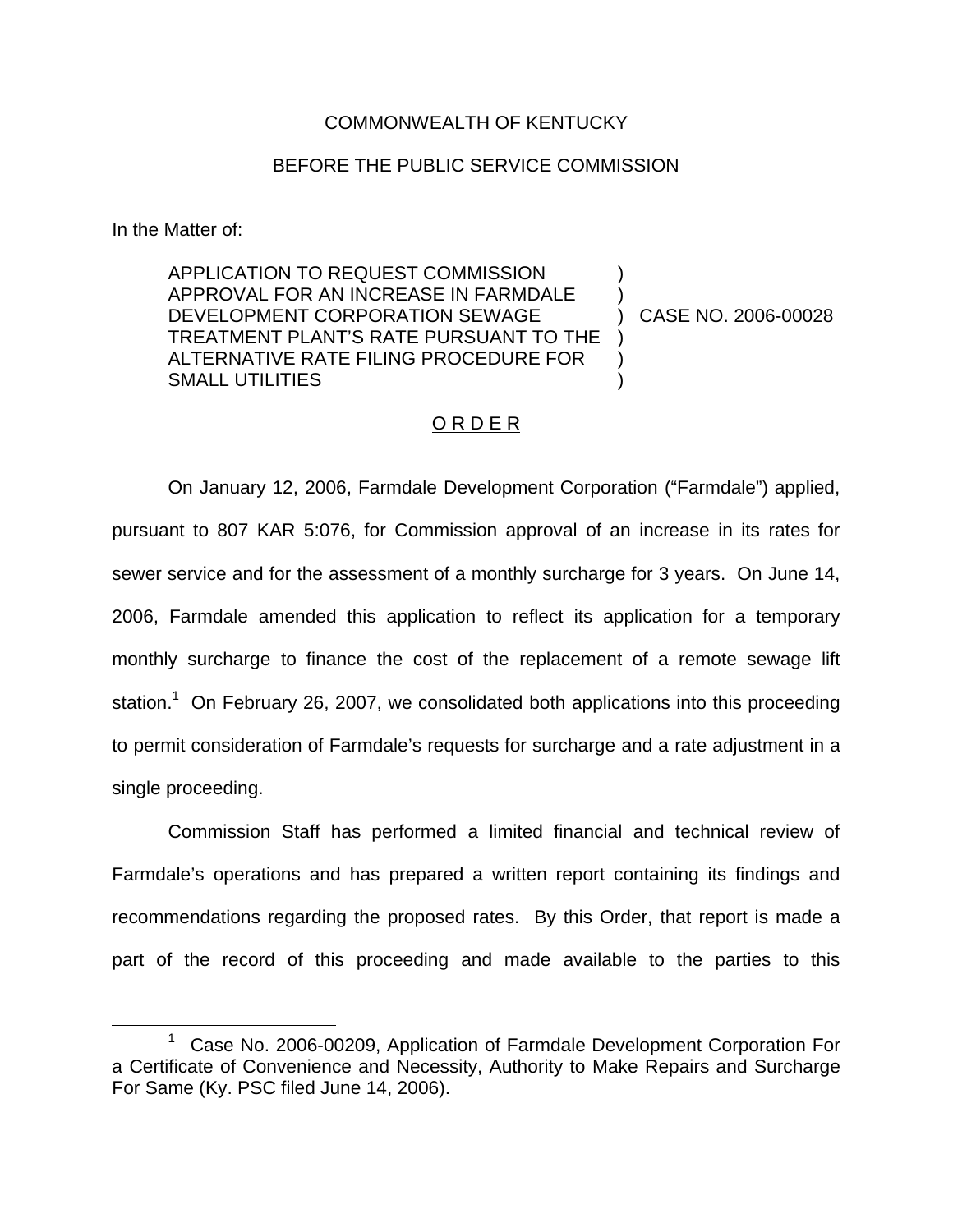proceeding. Based upon our limited review of this report, we find a procedural schedule should be established.

IT IS THEREFORE ORDERED that:

1. Commission Staff's written report on the proposed rate adjustment and surcharges, a copy of which is appended to this Order, is made a part of the record of this proceeding.

2. All parties shall carefully review the report and file with the Commission their written comments on the report no later than March 9, 2007. In these comments, each party shall specifically identify those findings or recommendations to which it objects. Failure to object to a finding shall be considered as an admission of that finding.

3. A hearing will be held in this matter on March 15, 2007 for the purpose of hearing evidence on Farmdale's proposed rate adjustment and proposed surcharges. Each party shall file with the Commission no later than March 9, 2007 a list of the witnesses that it intends to call at this hearing and the issues that it will present to the Commission.

4. An informal conference shall be held in this matter on March 14, 2007, beginning at 1:00 p.m., Eastern Daylight Time, to consider the possibility of settlement, the simplification of issues, and any other matters that may aid in the handling or disposition of this case.

5. Farmdale shall publish notice of the scheduled hearing in this matter in accordance with 807 KAR 5:011, Section 8(5).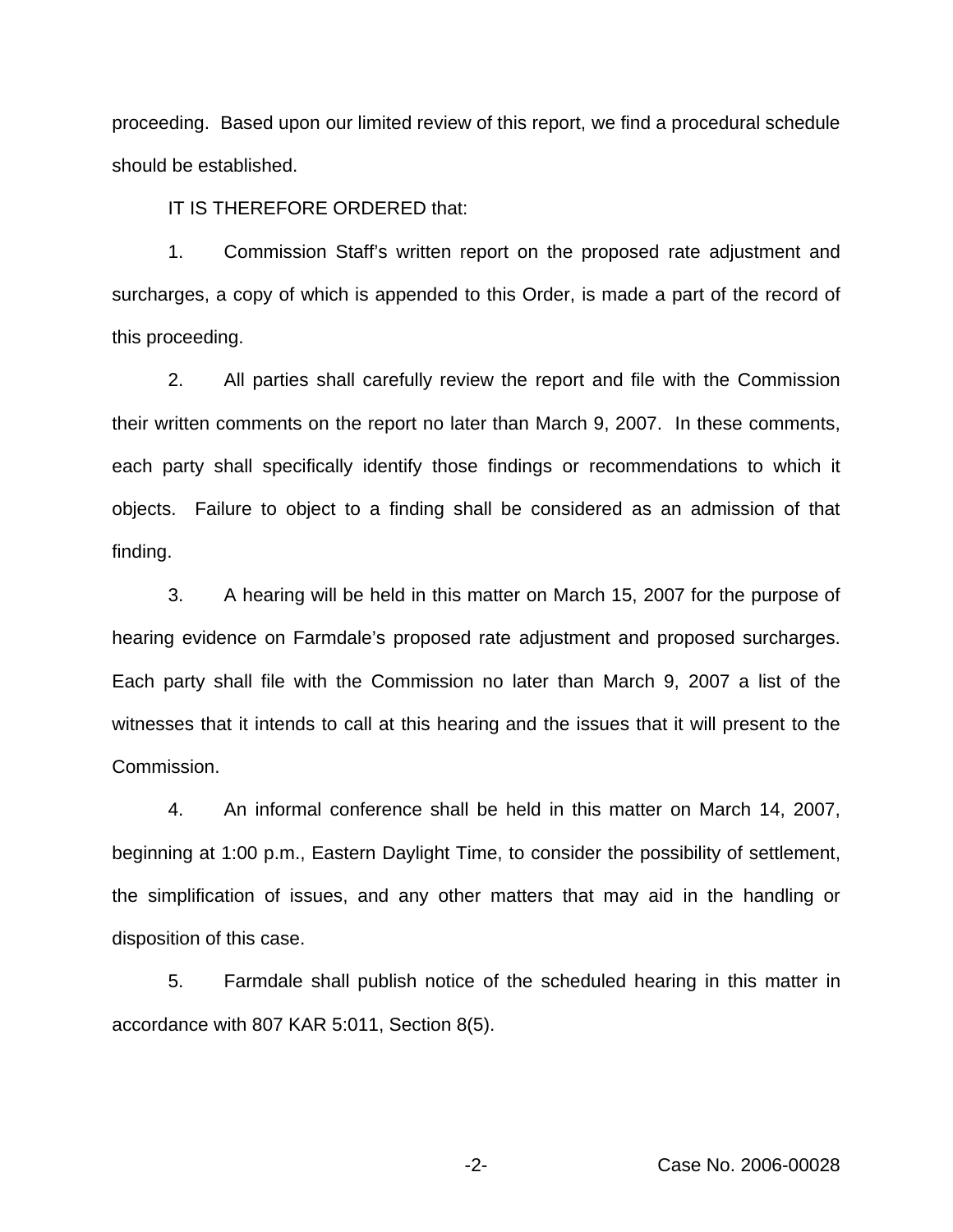Done at Frankfort, Kentucky, this 26<sup>th</sup> day of February, 2007.

By the Commission

ATTEST:



Case No. 2006-00028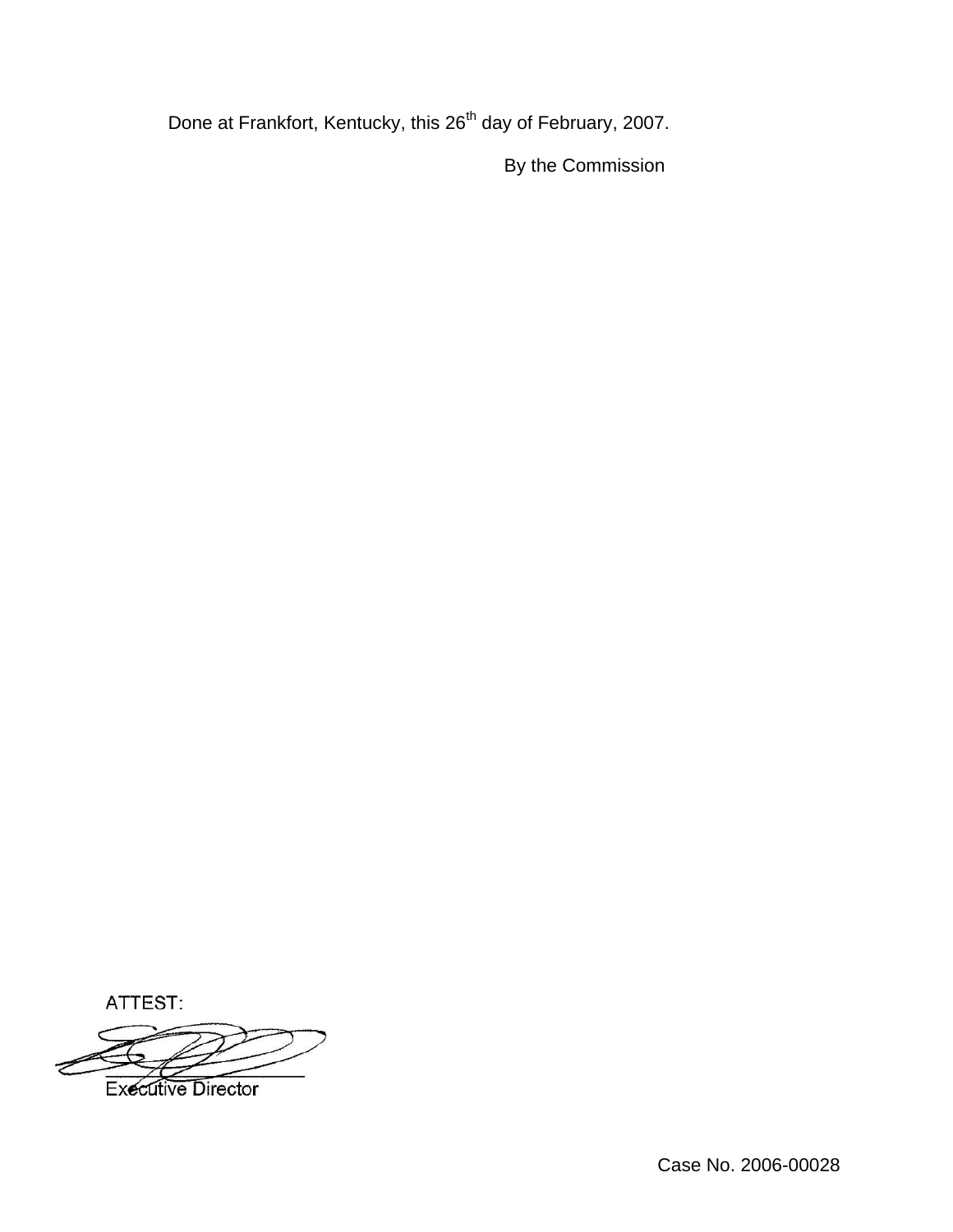#### STAFF REPORT

### FARMDALE DEVELOPMENT CORPORATION

### CASE NO. 2006-00028

On January 12, 2006, Farmdale Development Corporation ("Farmdale"), pursuant to 807 KAR 5:076, applied for a rate adjustment. Farmdale proposed to increase its current flat rate of \$19.05 by 81.05 percent to \$34.49, which would produce increased revenues of \$47,811. Farmdale also proposed to assess a "Monthly Construction Surcharge" of \$27.92 for 36 months to fund systems repairs and replacements of \$247,300.

After several discussions with Commission Staff regarding the need for a Certificate of Public Convenience and Necessity ("Certificate") to perform some of the requested repairs and replacements, Farmdale on June 14, 2006, applied for a Certificate to replace a remote lift station at an estimated cost of \$30,425 and a temporary surcharge to finance this  $cost<sup>2</sup>$  and amended its application in Case No. 2006-00028 for a temporary surcharge to finance the remaining repairs at an estimated cost of \$225,215. The Commission, after granting Farmdale a Certificate to construct a replacement lift station, consolidated the two proceedings to permit consideration of Farmdale's requests for surcharge and rate adjustment in a single proceeding.

To evaluate the requested monthly increase, Commission Staff performed a limited financial review of Farmdale's test period operations for the calendar year ending

 $2$  Case No. 2006-00209, Application of Farmdale Development Corporation For a Certificate of Convenience and Necessity, Authority To Make Repairs and Surcharge For Same (Ky.PSC filed June 14, 2006).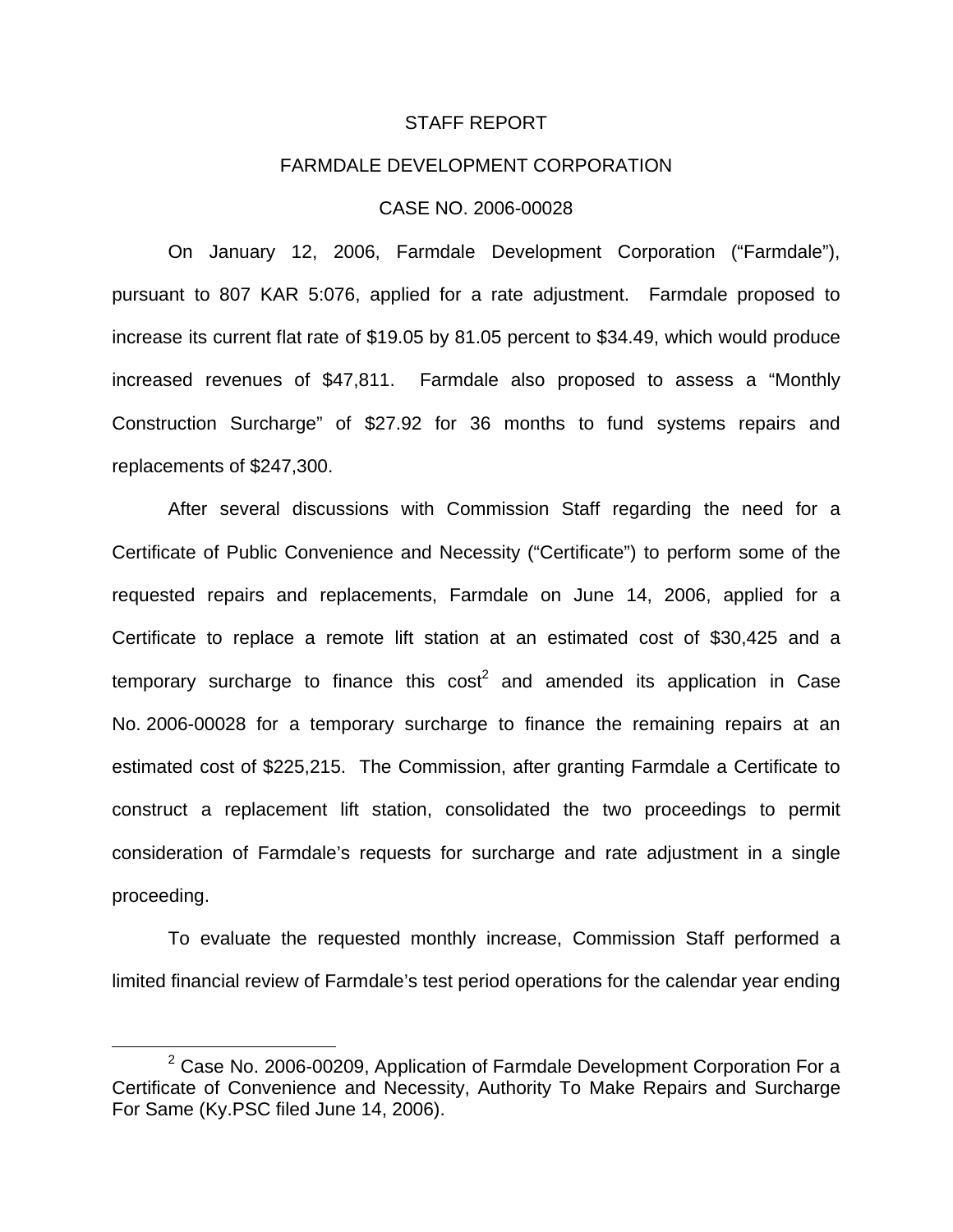December 31, 2005. Jack Kaninberg of the Commission's Water and Sewer Revenue Requirements Branch began the limited review with a field visit on August 21, 2006. The scope of Commission Staff's review was limited to obtaining information as to whether the test period operating revenues and expenses were representative of normal operations. Insignificant or immaterial discrepancies were not pursued and are not addressed herein. Based on its review, Commission Staff recommends a revenue increase of \$24,121, or 42.9 percent, which would result in a monthly flat rate of \$27.23 per customer, as shown in Attachment A to this report.

To evaluate the proposed surcharges, Commission Staff requested that Farmdale identify the proposed repairs and replacements and provide competitive bids from three nonaffiliated sources to support the estimate of each repair or replacement's cost. Farmdale provided incomplete bids for other projects (for example, providing bids for material costs, but not for installation costs) and failed to provide competitive bids for some projects. Farmdale also indicated that some proposed repairs had already been completed.

Perhaps most problematic was the project for "system repairs," whose cost Farmdale estimated in its original application to be \$112,560. As originally proposed, this project involved a four-page list of repair work to clean tree roots that have purportedly infiltrated Farmdale's sewer lines and to repair sewer mains. The two competitive bids provided for this work were \$29,702 and \$36,527. Based upon the wide variations in these three cost estimates, Commission Staff is unable to determine the exact nature of the work that needs to be done, to what extent it is necessary, and the reasonableness of its cost.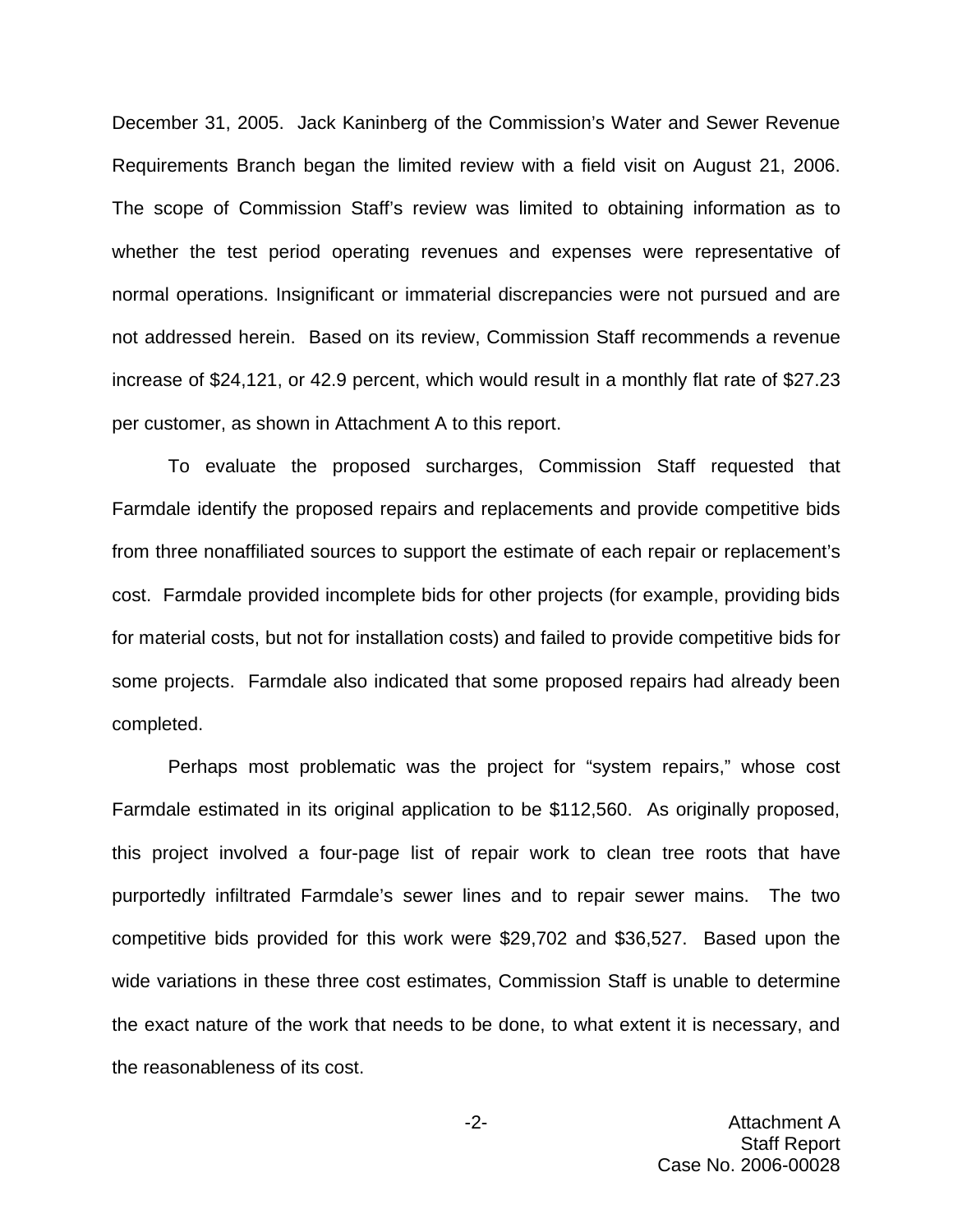Commission Staff recommends that the depreciation expense associated with three already-completed projects whose costs total \$13,091 be included in pro forma revenue requirements. The first project – the replacement of diffuser drop pipes - cost \$4,103.87, which is largely consistent with the original cost estimate of \$4,120. The second project – the repair of lift station grating - cost \$647.42, which is less than the original project cost estimate of \$1,405. The third project - temporary lift station repairs - totaled \$8,340, including the \$3,101 materials cost of a new grinder pump that has been ordered but not yet installed. These costs appear to be reasonable and consistent with costs of similar projects performed by other sewer utilities.

As to the remaining proposed projects, Commission Staff finds that the projects are needed, but, due to limited information provided, cannot make any finding regarding the reasonableness of the proposed project costs and is unable to recommend an amount regarding these projects for inclusion in Farmdale's pro forma revenue requirements. A summary of these proposed projects, including major issues in question with each project, is listed in Attachment C. To include any costs related to these projects in its pro forma revenue requirements, Farmdale should provide additional evidence to support the reasonableness of its cost estimates. Because of the confusion surrounding the scope and nature of its proposed system repairs regarding tree root infiltration and broken sewer mains, Farmdale should provide a more detailed description of the nature and scope of the proposed repairs and an explanation as to the significant variance in the cost estimates for this work.

As to the replacement of a remote lift station, the Commission has issued a Certificate to Farmdale for its proposed replacement of that facility. Commission Staff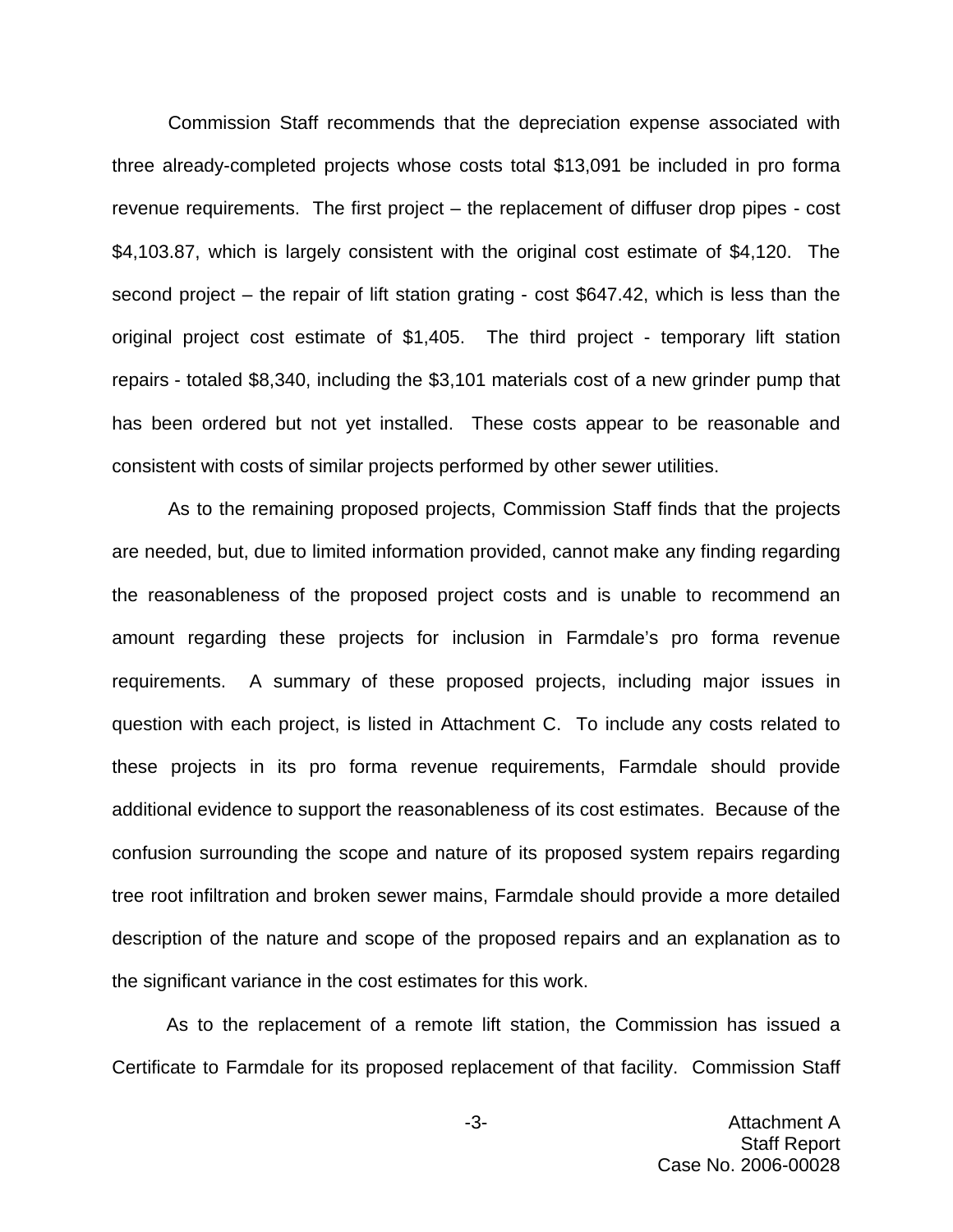lacks sufficient information to determine the reasonable cost this facility. Farmdale estimates the cost of the facility, including installation costs, at \$30,425. The competitive bids that Farmdale provided to support its estimate, however, did not include installation costs. The only estimate of installation costs that Farmdale provides is from Mr. Larry Smither. As Mr. Smither is involved in a number of business entities with Farmdale's principal shareholders, his estimate cannot be considered as one from a non-affiliated entity. Farmdale should provide estimates of the cost of installation from non-affiliated entities to support the proposed project cost.

Assuming that the reasonable cost of the lift station replacement can be ascertained, Commission Staff proposes three options to permit Farmdale to recover the project's costs: a monthly surcharge of an amount sufficient to allow recovery over a three-year period; a monthly surcharge sufficient to allow recovery over a five-year period; and recovery through general rates through depreciation over the useful life of the replacements and other capital expenditures.

In the present proceeding, Commission Staff recommends that project costs be recovered through general rates and not through a surcharge. Commission Staff estimates that some of the proposed repairs and replacements have a useful life of up to 25 years. Accordingly, recovery through general rates in the form of depreciation expense is the most fair and equitable means of recovering the project costs. A surcharge would allow recovery of these assets in a much shorter period and require current ratepayers to absorb expenses that are more appropriately allocated to future ratepayers. Moreover, use of a surcharge requires considerable Commission resources to review the utility's conduct to ensure that proceeds are used solely for their intended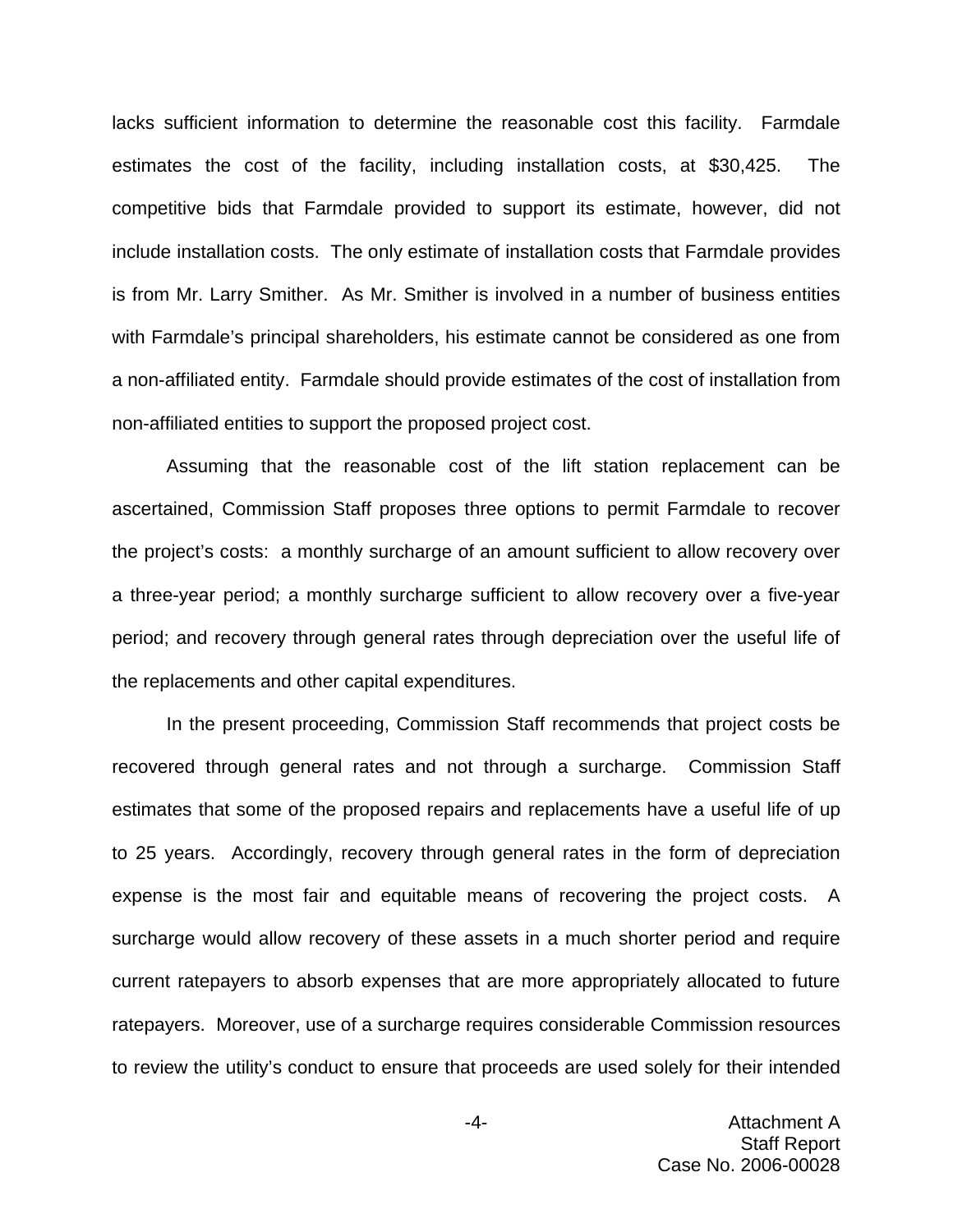purposes and that the utility does not engage in unreasonable and potentially costly transactions with affiliated entity to the ratepayers' detriment.

Commission Staff recommends that, should the Commission authorize the assessment of a monthly surcharge, such authorization be permitted only if restrictions are placed upon the use of surcharge proceeds and strict reporting requirements mandated. At a minimum, any surcharge proceeds should be deposited and maintained in a separate account and should be used solely for the repairs and replacements that Farmdale set forth in its application. Farmdale should be required to submit quarterly reports on the collection and disbursement of surcharge proceeds. Any unauthorized use of the surcharge proceeds, moreover, should terminate the authority to collect the surcharge and result in the immediate refund of all collected proceeds with interest.

Commission Staff notes that Farmdale has also requested interest expense of 10 percent per annum associated with the proposed projects. Commission Staff lacks sufficient information to make any favorable recommendation upon this request. The utility has not identified a specific cost for the proposed projects, a lender who will provide the necessary financing, or the length of time for repayment of any loan. The utility, furthermore, has yet to apply for Commission authorization to borrow any funds. KRS 278.300 requires such authorization. In light of the uncertainty surrounding the cost of the proposed projects and their financing arrangements, Commission Staff is unable to make any recommendations regarding pro forma interest expense and has excluded it from its calculation of the required revenue requirement. To justify the inclusion of such interest expense in revenue requirements, Farmdale should provide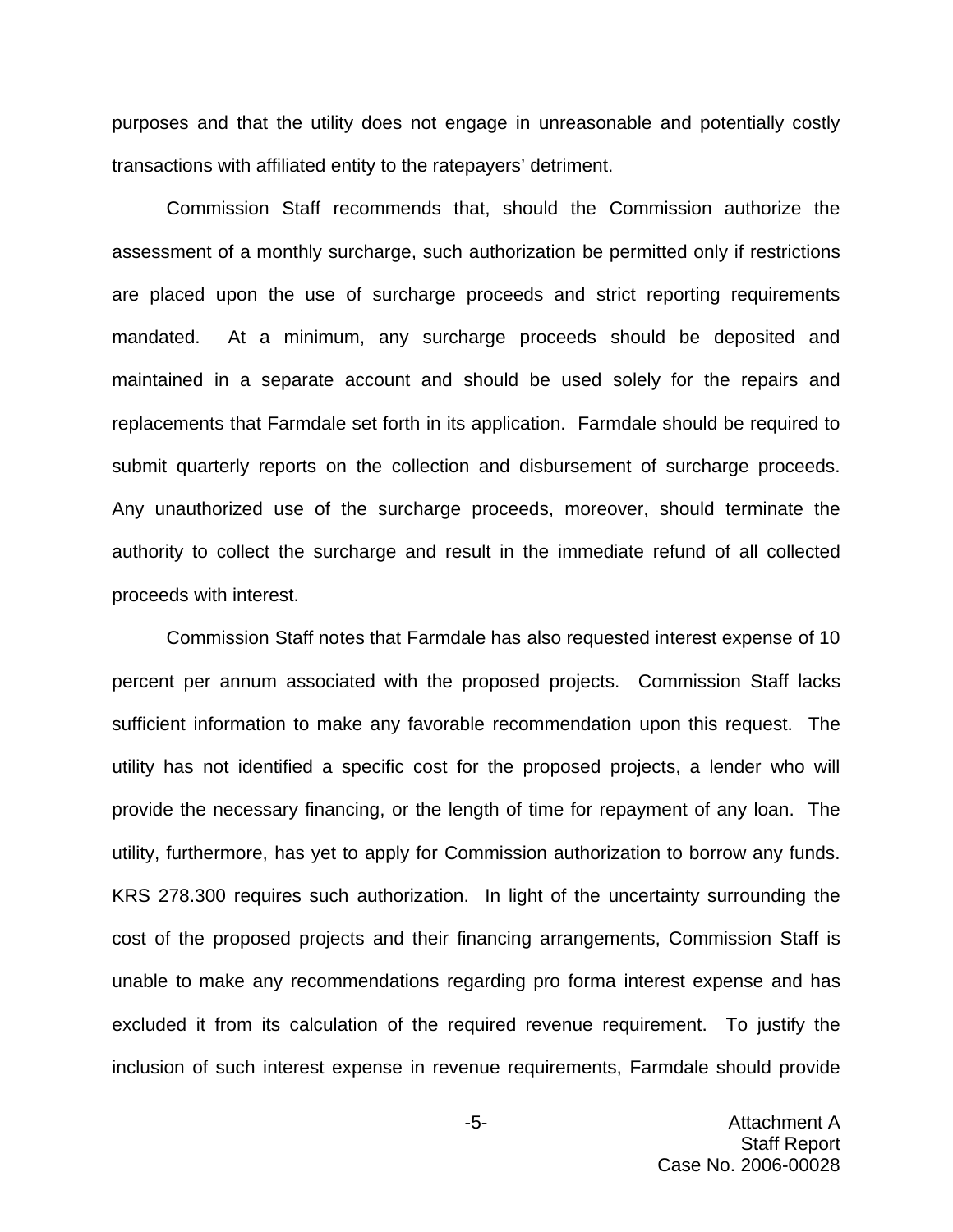detailed evidence as to the amount, terms, conditions, and reasonableness of any proposed financing.

Jess Thompson is responsible for all revenue adjustments and the calculation of the proposed rates. Jack Kaninberg is responsible for the determination of the revenue requirement. Preston Robards is responsible for the determination of the need for the proposed construction and the associated costs. Based on the recommendations herein, Commission Staff recommends the rates set forth in Attachment B to this report. **Signatures** 

> Prepared by: Jack Kaninberg Financial Analyst, Water and Sewer Revenue Requirements Branch Division of Financial Analysis

\_\_\_\_\_\_\_\_\_\_\_\_\_\_\_\_\_\_\_\_\_\_\_\_\_\_\_\_\_\_\_

Prepared by: Jess Thompson Rate Analyst, Communications, Water, and Sewer Rate Design Branch Division of Financial Analysis

\_\_\_\_\_\_\_\_\_\_\_\_\_\_\_\_\_\_\_\_\_\_\_\_\_\_\_\_\_\_\_

Prepared by: Preston O. Robards, P.E. Water and Sewer Branch/Engineering Division of Engineering

\_\_\_\_\_\_\_\_\_\_\_\_\_\_\_\_\_\_\_\_\_\_\_\_\_\_\_\_\_\_\_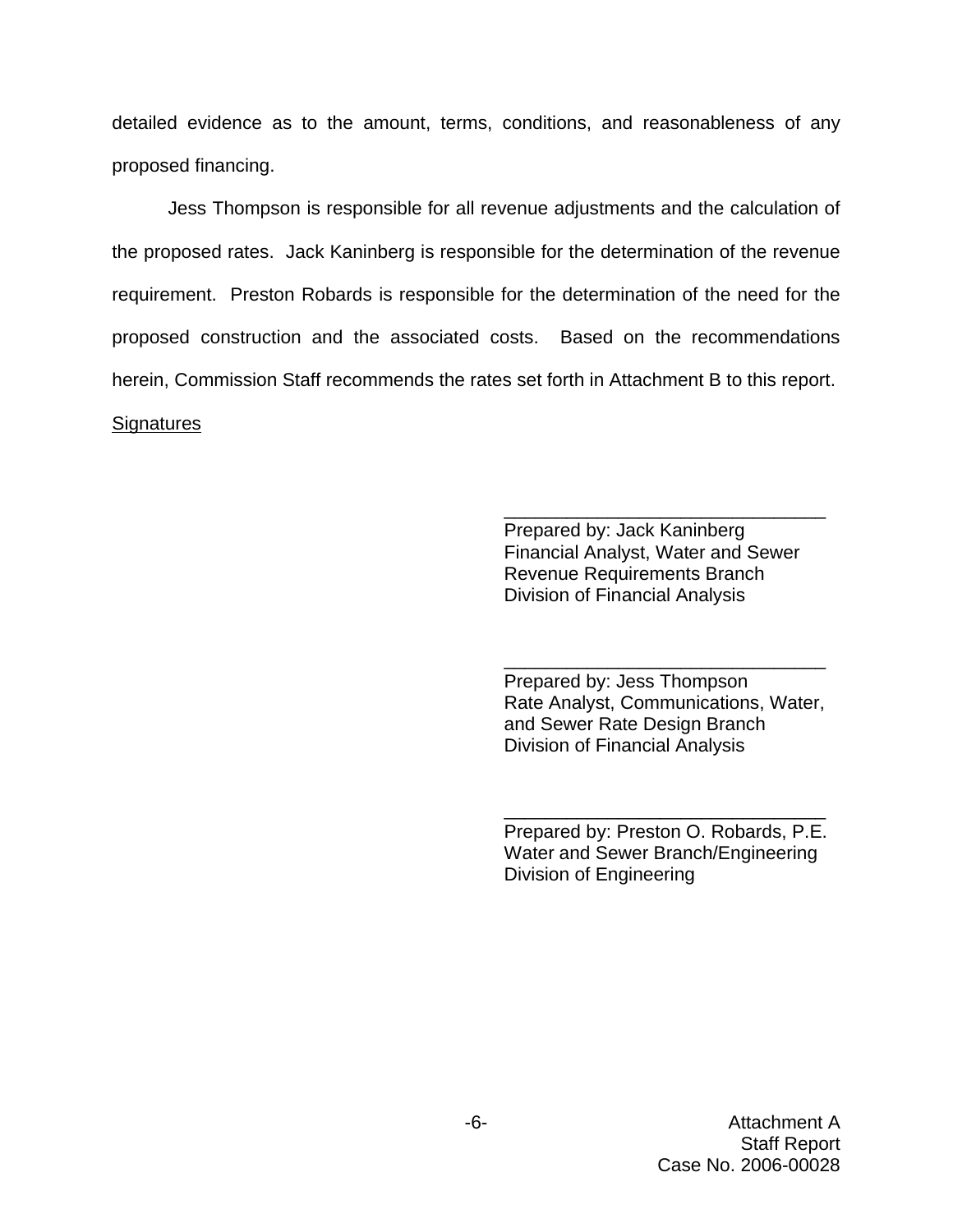ATTACHMENT A STAFF REPORT CASE NO. 2006-00028 PRO FORMA INCOME STATEMENT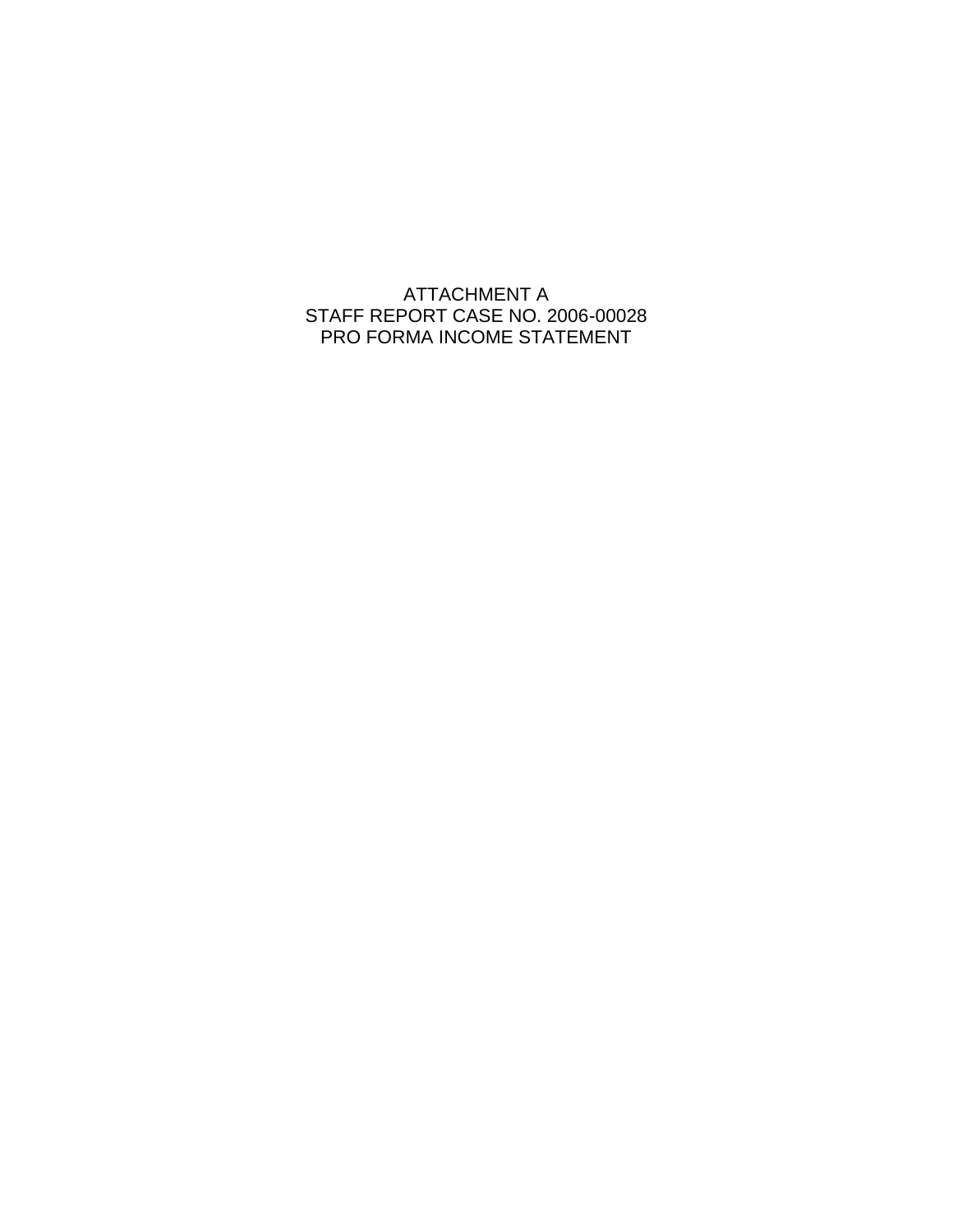| <b>Farmdale Development</b>      | 2005        | Farmdale             | <b>Staff</b>   | Ref.                     | <b>Staff Adjusted</b> |
|----------------------------------|-------------|----------------------|----------------|--------------------------|-----------------------|
| <b>Attachment A</b>              |             | Adjusted             | Adjustment     |                          |                       |
| Revenue                          | \$53,979    | \$53,979             | 2,257          | A                        | \$56,236              |
|                                  |             |                      |                |                          |                       |
| Owner/Manager fee                | \$9,600     | \$9,600              | (\$6,000)      | B                        | 3,600                 |
| <b>Sludge Hauling</b>            | \$2,600     | 2,600                | $\overline{0}$ |                          | 2,600                 |
| <b>Water Cost</b>                | \$3,413     | 3,413                | $\mathbf 0$    |                          | 3,413                 |
| Other - Labor, Material, &       | \$5,314     | 7,800                | $\overline{0}$ |                          | 7,800                 |
| Exp.                             |             |                      |                |                          |                       |
| <b>Fuel/Power for Pumping</b>    | \$15,303    | 15,303               | 0              |                          | 15,303                |
| <b>Chemicals</b>                 | \$2,552     | \$2,552              | $\overline{0}$ |                          | 2,552                 |
| Routine Mt. Fee                  | \$8,598     | 9,720                | $\overline{0}$ |                          | 9,720                 |
| Mt.-Collection Sewer             | \$1,635     | \$1,635              | $\overline{0}$ |                          | 1,635                 |
| System                           |             |                      |                |                          |                       |
| Mt. Of Treatment &               | 6,277       | 6,277                | (2, 114)       | $\mathsf{C}$             | 4,058                 |
| Disposal                         |             |                      | (105)          |                          |                       |
| Mt. of Other                     | 1,818       | 1,818                | $(\$230)$      | D                        | 1,588                 |
| <b>Agency Collection Fee</b>     | 8,097       | 8,097                | 0              | E                        | 8,097                 |
| <b>Office Supplies and Other</b> | 584         | 584                  | $\Omega$       |                          | 584                   |
| Outside Serv. Employed           | 2,665       | 2,665                | (\$825)        | F                        | \$1,840               |
| <b>Insurance Expense</b>         | 581         | 581                  | 0              |                          | 581                   |
| <b>Regulatory Commission</b>     | 500         | 250                  | $\overline{0}$ |                          | 250                   |
| <b>Expense</b>                   |             |                      |                |                          |                       |
| <b>Transportation Expense</b>    | $\mathbf 0$ | $\mathbf 0$          | $\overline{0}$ |                          | 0                     |
| Miscellaneous Expense            | 143         | 143                  | $($ \$66)      | G                        | 77                    |
| Rents                            | 600         | 600                  | $\overline{0}$ |                          | 600                   |
| <b>Total Sewer O&amp;M</b>       |             |                      |                |                          | 64,298                |
| <b>Depreciation Expense</b>      | 22          | 22                   | \$423          | H                        | \$3,225               |
|                                  |             |                      | \$2,780        |                          |                       |
| <b>Amortization Expense</b>      | $\mathbf 0$ | 3,167                | (\$1,000)      | $\overline{\phantom{a}}$ | 2,167                 |
| <b>Taxes OT Income</b>           | 1,024       | 1,024                | 0              |                          | 1,024                 |
| <b>Total Operating Expense</b>   | \$71,326    | \$77,851             | (\$7,137)      |                          | \$70,714              |
| <b>Interest Expense</b>          | 0           | $\overline{$}13,323$ | (\$13,323)     | J                        | 0                     |
| <b>Total Expense</b>             | \$71,326    | \$91,174             | (\$20,460)     |                          | \$70,714              |
| Net Income                       | (\$17,347)  | (\$37,195)           | \$22,717       |                          | (\$14,478)            |

Calculation of Revenue Requirement using Operating Ratio Method:<br>\$70,714 Pro forma Operating Expenses

Pro forma Operating Expenses

88% Operating Ratio<br>\$80,357 Revenue Requir

\$80,357 Revenue Requirement<br>(\$56,236) Normalized Revenues

Normalized Revenues

\$24,121 Recommended Revenue Increase (42.9% increase)

\$80,357 / 12 = \$6,696.42 divided by 246 customers = \$27.221 per month bill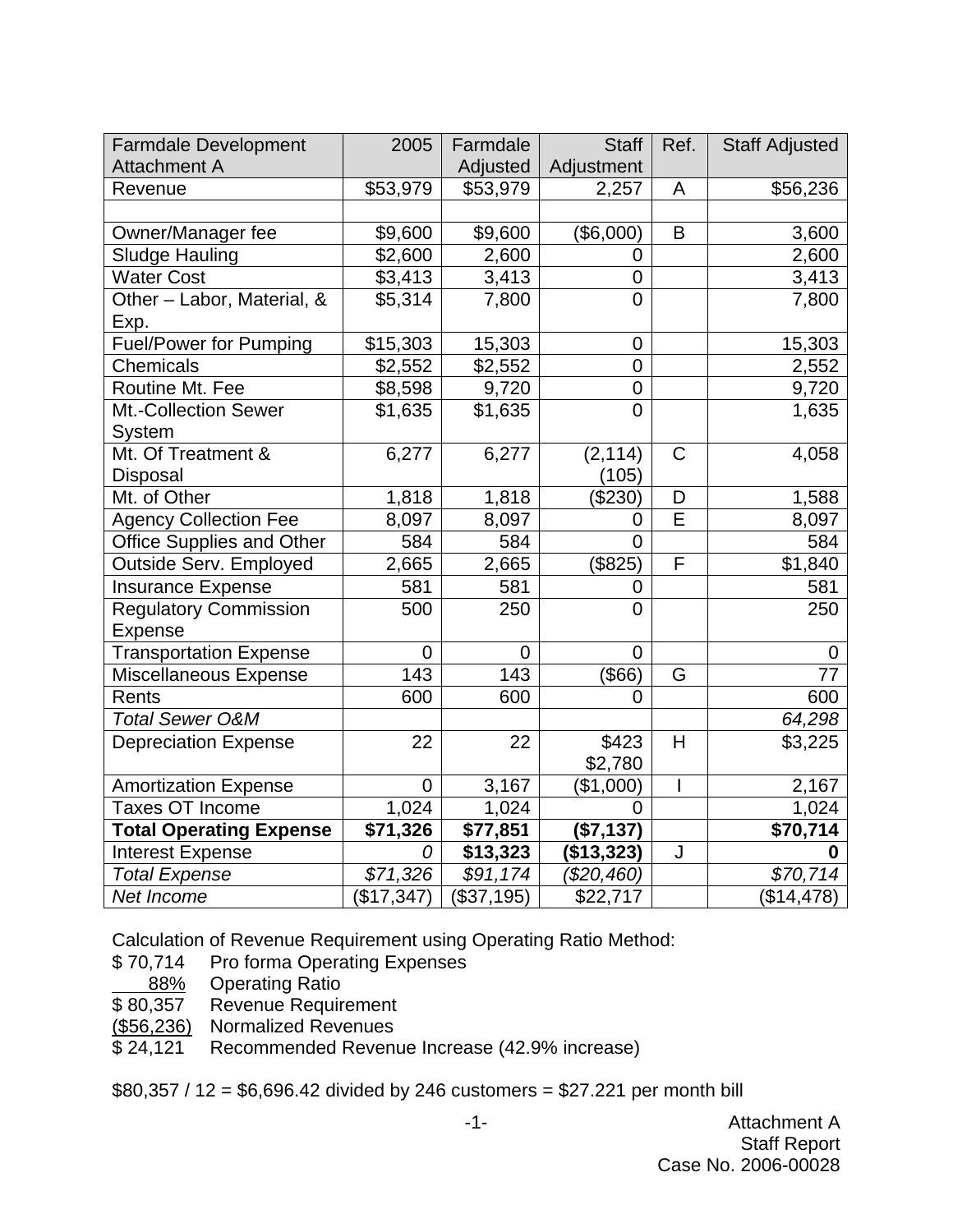# **Explanatory Notes:**

**A. Revenues –** Normalized revenues as determined by Staff's billing analysis.

**B. Owner/Manager Fee –** The Commission normally allows an owner/manager fee of \$3,600 to compensate the owner-manager of a small sewer utility. Consistent with this practice, Staff recommends approval of a \$3,600 owner-manager fee in this case.

**C. Maintenance of Treatment and Disposal Expenses –** Two adjustments were made to this expense. The first was to remove several expenditures that were nonrecurring and capital in nature, and to allow for their recovery over a five-year period in Depreciation Expense, as follows:

| Category                                | Date    | Amount     | Life   | Annual   |
|-----------------------------------------|---------|------------|--------|----------|
|                                         |         |            | (yrs.) | Amount   |
| Equip. Repair – Quality Electric        | 4/18/05 | \$593.28   | 5      |          |
| Parts – Grainger Timeclock              | 5/10/05 | \$254.40   | 5      |          |
| Parts - Flow meter rollers              | 5/19/05 | \$428.75   | 5      |          |
| Parts - Stevens Monitoring Floats, etc. | 9/29/05 | \$422.71   | 5      |          |
| <b>Camden Environmental Ejector</b>     | 12/2/05 | \$415.00   | 5      |          |
| Totals                                  |         | \$2,114.14 | 5      | \$422.83 |

The second adjustment was to remove \$105 of fuel surcharges that were paid to Farmdale's affiliate, Covered Bridge Utilities. It is unclear whether or not these charges will recur given fluctuating gasoline prices, and therefore these charges should not be built into permanent rates.

**D. Maintenance of Other –** Included in these expenses were grass cutting charges of \$1,238 which Farmdale pays to a Louisville contractor. This contractor's charges increased from \$144 per month (or \$72 per cutting) in 2004 to \$170 in 2005, and increased later in 2005 to \$194 per month. The contractor's invoices suggest Farmdale was charged almost double the amount charged to other Louisville-area utilities owned by or affiliated with Farmdale's management, and during the field visit Farmdale personnel indicated the mowing charges increased because of higher gasoline expenses. It is reasonable to question why Farmdale's ratepayers should pay extra for grass cutting - a non-technical service - provided from Louisville rather than from a local contractor. Therefore, Staff has reduced allowable grass cutting expenses to the 2004 charge of \$144 per month for 7 months, or \$1,008. This \$230 adjustment still allows Farmdale \$72 per mow, which is higher than the rates paid in 2006 to any of the other utilities charged by Farmdale's grass cutting contractor.

**E. Agency Collection Fee –** Farmdale paid \$8,097 for billing and collection services during 2005. Staff recommends no adjustment to this fee, noting that in Farmdale's last rate case in 1998 the Commission allowed an agency collection fee of \$7,780. In addition, other sewer utilities in Farmdale's general vicinity are paying a similar billing and collection fee. However, Staff also notes that this fee, which approximates 15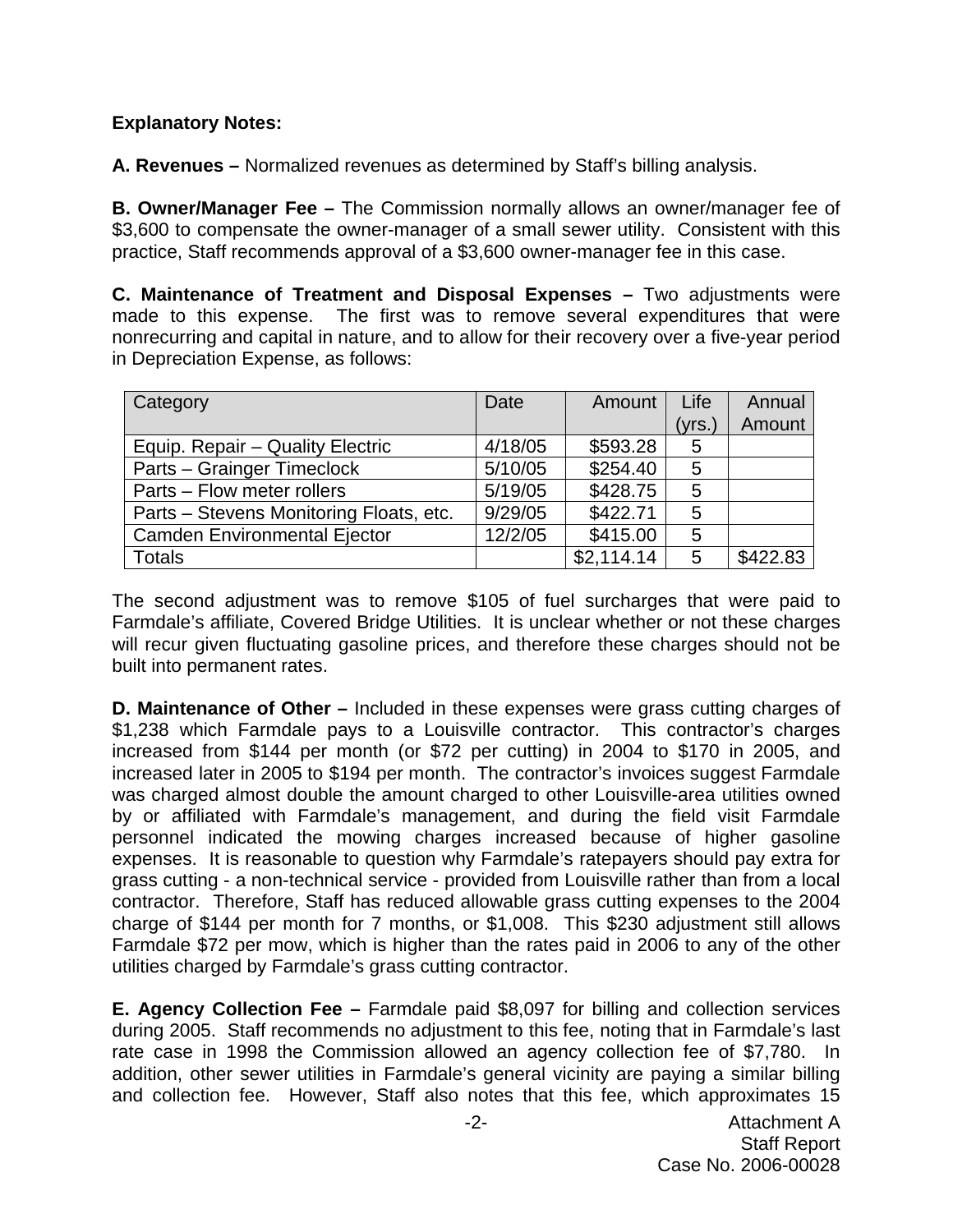percent of Farmdale's gross revenues, amounts to roughly \$2.74 per month for each of Farmdale's 246 customers. As well, the Commission in 1999 questioned the reasonableness of similar fees paid by Coolbrook Sanitation, another small sewer utility in Franklin County, and advised the utility to consider public bids or renegotiation of the terms of the billing and collection contract. Therefore, while Staff proposes no adjustment to this expense, it strongly suggests that Farmdale consider more economical alternatives to its present billing and collection service in the future.

**F. Outside Services Employed –** In 2005, Farmdale paid \$825 to Martin & Associates for monthly discharge monitoring reporting to the Kentucky Division of Water. Farmdale's last rate case in 1998, the Commission accepted Staff's recommendation to disallow this type of fee, finding that the preparation of such correspondence is considered to be a management duty compensated by the owner-manager fee. Martin & Associates is owned by Martin Cogan, who is the son of Farmdale's owner. Consistent with that precedent, Staff in this case recommends removing the fees of \$825 paid to Martin and Associates.

**G. Miscellaneous Expense –** Staff recommends removing \$66 of bank service charges for non-sufficient funds and overdraft charges in Farmdale's bank accounts. Ratepayers should not be required to pay these expenses, and this rate increase should allow Farmdale sufficient funds to better manage its cash flow situation.

**H. Depreciation Expense –** Staff made two adjustments to depreciation expense. First, Staff adjusted Farmdale's pro forma depreciation expense by \$423 to allow a 5 year recovery of the nonrecurring capital charges removed from Maintenance of Treatment and Disposal Expenses. Secondly, Staff increased depreciation expense by \$2,780, using estimated useful lives as provided by Staff's Engineering Division, to allow recovery of the project costs already completed by Farmdale according to its response of December 12, 2006, to Staff's Data Request, as follows:

| <b>Projects Completed</b>      | Original<br><b>Estimate</b> | Cost per<br>12/12/06<br><b>Response</b> | <b>Useful Life</b><br>(years) | Annual<br><b>Depreciation</b> |
|--------------------------------|-----------------------------|-----------------------------------------|-------------------------------|-------------------------------|
| f. Replace diffuser drop pipes | \$4,120                     | \$4,104                                 | າ                             | \$1,373.33                    |
| h. Lift station grating        | \$1,405                     | \$647                                   | 3                             | \$215.66                      |
| Temporary repairs (see CPCN)   | \$8,340                     | \$8,340                                 |                               | \$1,191.43                    |
| Totals                         | \$13,865                    | \$13,091                                |                               | \$2,780.42                    |

**I. Amortization Expense –** Farmdale proposed Amortization Expense of \$3,167 to recover rate case expenses of \$9,500 over three years. Prior to the initial filing of this application, Farmdale's most recent rate adjustment occurred in 1998, or 8 years ago. In this case, Farmdale's rate case expenses are higher than those normally incurred in simplified alternative rate filings (ARFs), due in part to Farmdale's proposed construction and the associated surcharge. Because these construction-related matters are unusual for an ARF case, and should not be expected to recur with any regular frequency, Staff recommends adjusting the proposed Amortization Expense as follows: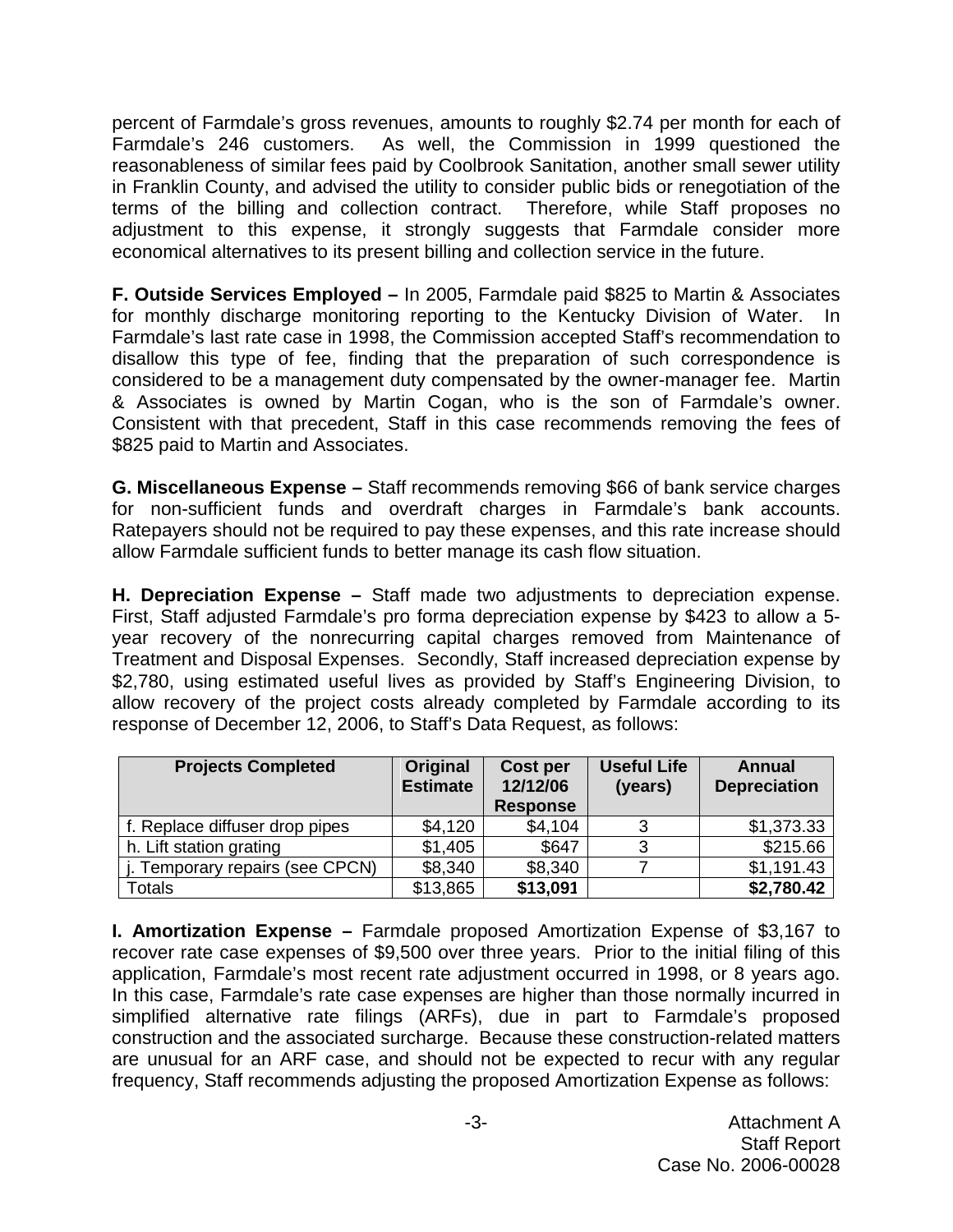|                         | Proposed           | Recommended | Amortization | Adjustmen |
|-------------------------|--------------------|-------------|--------------|-----------|
|                         |                    | Years       |              |           |
| <b>CPA Original fee</b> | \$2,000            |             | \$667        |           |
| <b>CPA Amended fee</b>  | \$2,500            | 5           | \$500        |           |
| Legal fees              | \$5,000            | b           | 1,000        |           |
|                         | \$9,500 $@3$ yrs = |             | \$2,167      | (\$1,000) |
|                         | \$3,167            |             |              |           |

**J. Interest Expense –** Removal of Farmdale's proposed Interest Expense as discussed on pages 5 and 6 of the Staff Report.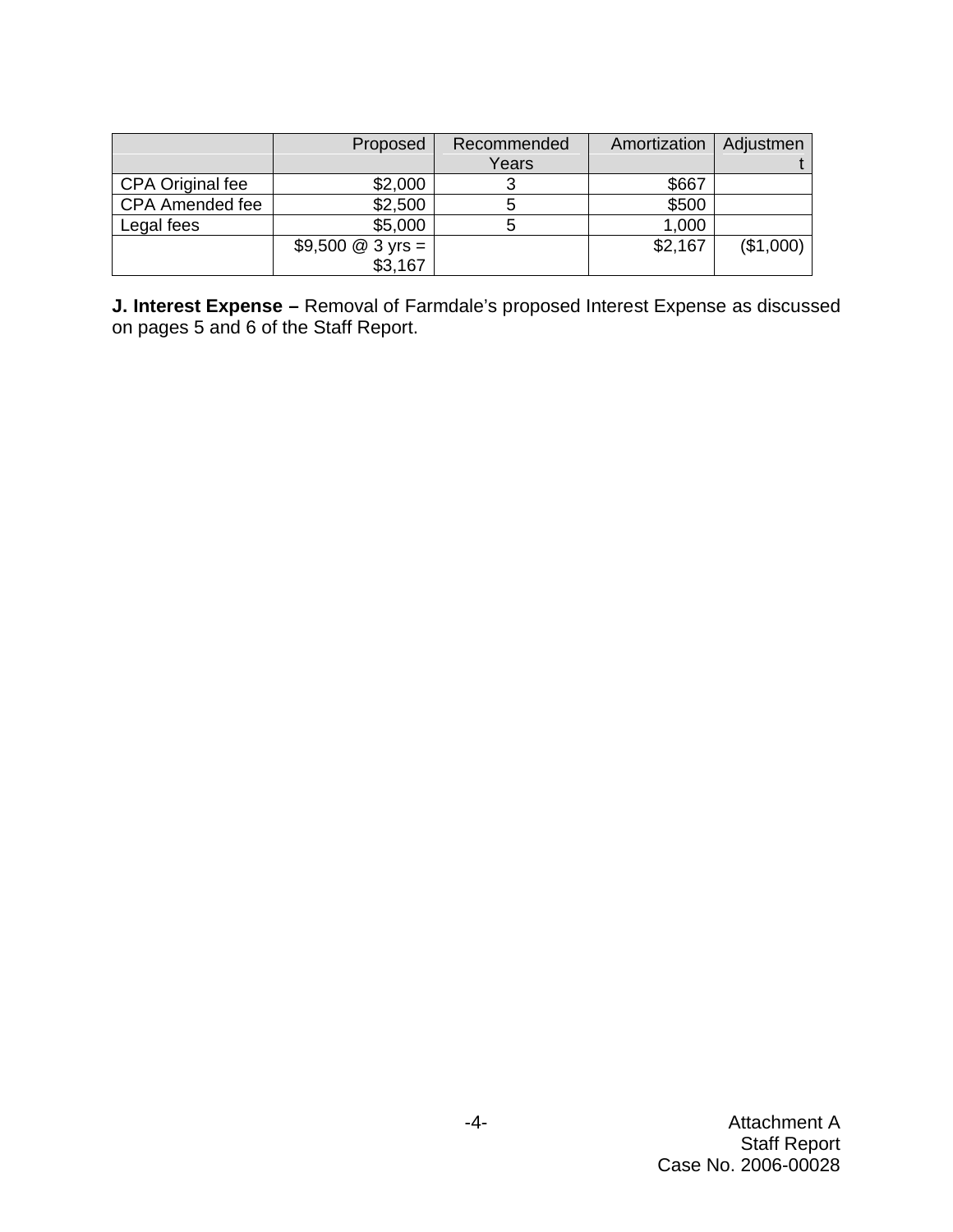## ATTACHMENT B STAFF REPORT CASE NO. 2006-00028 STAFF'S RECOMMENDED RATES

## **Monthly Sewer Rate**

Flat Residential Rate \$27.23